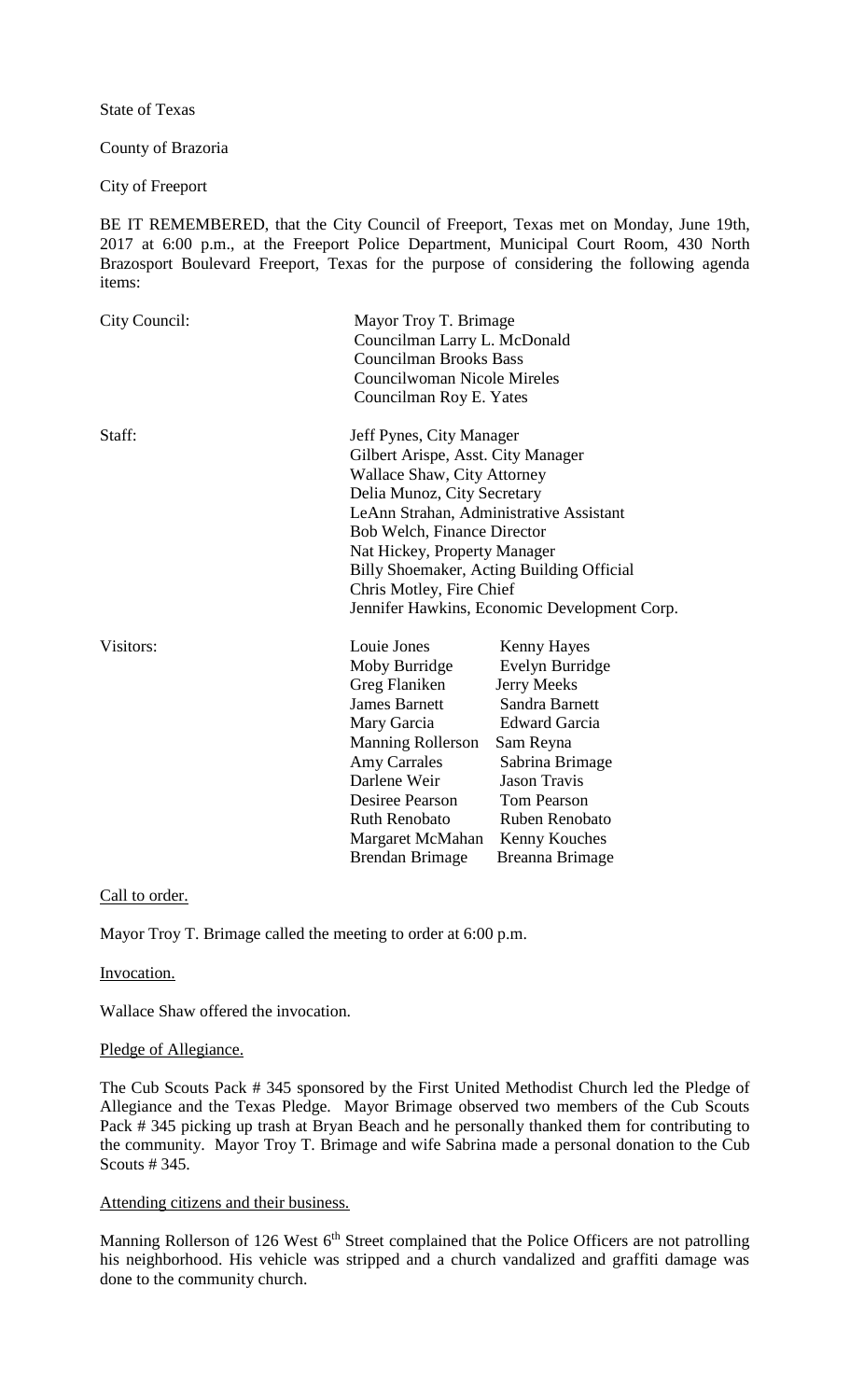Louie Jones was disappointed that he received a certified registered letter from the City at his business Latigo Land Company, 1740-1744 W. 4th Street. The letter stated that his property was found to be in violation of neglected premises & public nuisance. He would have preferred that the Code Department personnel come and sit down with him to discuss the problems. He commented that the pictures taken of his property were fake. He requested a 6 months continuation to correct the problems.

## Consideration of approving the June 5, 2017 Council Minutes.

On a motion by Councilman Bass, seconded by Councilman McDonald, with all present voting "Aye", Council unanimously approved the June 5, 2017 Council Minutes.

Introduction of the City's 2017 Summer Interns from Brazosport High School who are organizing a "KidFest" event for July 29, 2017.

Jacob Lerma managing this year's 7th Annual Kidfest along with co-managers, Kayla Prince and Mariah Carrales, introduced 28 interns working in all departments of the City. He thanked the City for giving the initial startup money. The rest of the money is raised from local corporations and business leaders. He announced the 7th Annual Kidfest is scheduled for July 29, 2017 at Freeport Memorial Park – Downtown Freeport.

### Consideration of approving Resolution No. 2017-2519 reappointing qualified persons to the Planning Commission of said City; Cindy Cain and Eddie Virgil.

On a motion by Councilman McDonald, seconded by Councilwoman Mireles, with all present voting "Aye", Council unanimously approved Resolution No. 2017-2519 reappointing qualified persons to the Planning Commission of said City; Cindy Cain and Eddie Virgil.

Consideration of approving Resolution No. 2017-2520 reappointing qualified persons to the Library Board of said City; James Walker, June Strambler, Nancy Hughes, and replacing Lila Lloyd and Margie Edwards with Christina Travis and Amy Garcia.

On a motion by Councilman McDonald, seconded by Councilwoman Mireles, with all present voting "Aye", Council unanimously approved Resolution No. 2017-2520 reappointing qualified persons to the Library Board of said City; James Walker, June Strambler, Nancy Hughes, and replacing Lila Lloyd and Margie Edwards with Christina Travis and Amy Garcia.

Consideration of approving Resolution No. 2017-2521 reappointing qualified persons to the Board of Adjustment of said City: Roddy Mohler, Jim Pirrung, Sammye Moore and Tim Closs.

On a motion by Councilman Yates, seconded by Councilman McDonald, with all present voting "Aye", Council unanimously approved Resolution No. 2017-2521 reappointing qualified persons to the Board of Adjustment of said City: Roddy Mohler, Jim Pirrung, Sammye Moore and Tim Closs.

## Consideration of approving Resolution No. 2017-2522 reappointing qualified persons to the Urban Renewal Board of said City: Annette Sanford, Ken Tyner and Raul Ramirez.

On a motion by Councilman McDonald, seconded by Councilman Yates, with all present voting "Aye", Council unanimously approved Resolution No. 2017-2522 reappointing qualified persons to the Urban Renewal Board of said City: Annette Sanford, Ken Tyner and Raul Ramirez.

Consideration of approving Resolution No. 2017-2523 reappointing qualified persons to the Beautification, Parks and Recreation Committee of said City; Guadalupe Gonzalez, Margaret L. McMahan, Michael Dole and Michelle Backman.

On a motion by Councilman Bass, seconded by Councilman McDonald, with all present voting "Aye", Council unanimously approved Resolution No. 2017-2523 reappointing qualified persons to the Beautification, Parks and Recreation Committee of said City; Guadalupe Gonzalez, Margaret L. McMahan, Michael Dole and Michelle Backman.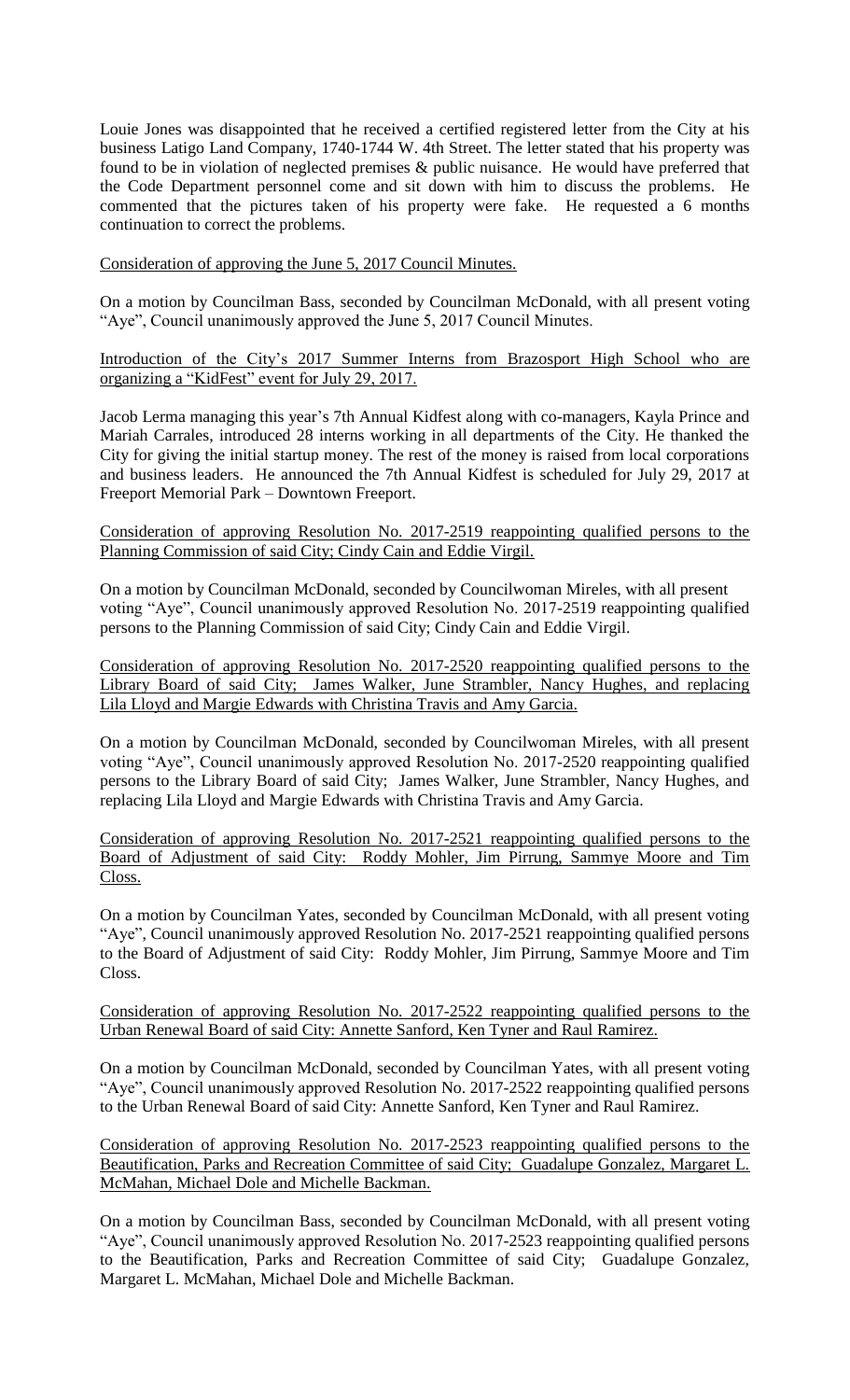Consideration of approving Resolution No. 2017-2524 appointing qualified persons to the Economic Development Corporation of said City ; Ed Garcia, Jeff Pena, Trey Sullivan and Brad Stephens.

On a motion by Councilman Bass, seconded by Councilwoman Mireles, with all present voting "Aye", Council unanimously approved Resolution No. 2017-2524 appointing qualified persons to the Economic Development Corporation of said City ; Ed Garcia, Jeff Pena, Trey Sullivan and Brad Stephens.

Consideration of approving Resolution No. 2017-2525 reappointing qualified persons to the Senior Citizens Commission of said City; Ona Johnson, Sammye T. Moore, Martha Westbrook.

On a motion by Councilwoman Mireles, seconded by Councilman McDonald, with all present voting "Aye", Council unanimously approved Resolution No. 2017-2525 reappointing qualified persons to the Senior Citizens Commission of said City; Ona Johnson, Sammye T. Moore, Martha Westbrook.

Consideration of approving Resolution No. 2017-2526 appointing qualified persons to the Charter Review Commission of said City; Sandra Barbree, Amy Carrales, Donna Hayes, Ana Silbas and Rita Cundieff.

On a motion by Councilman Bass, seconded by Councilman Yates, with all present voting 3 to 2, Council approved the Resolution No. 2017-2526 appointing qualified persons to the Charter Review Commission of said City; Sandra Barbree, Amy Carrales, Donna Hayes, Ana Silbas and Rita Cundieff. Councilman McDonald and Councilwoman Mireles opposed.

Consideration of approving Resolution No. 2017-2527 appointing a qualified person to the Brazosport Water Authority of said City; Kenny Hayes.

On a motion by Councilwoman Mireles, seconded by Councilman Bass with all present voting "Aye", Council unanimously approved Resolution No. 2017-2527 appointing a qualified person to the Brazosport Water Authority of said City; Kenny Hayes.

Consideration of rebidding and setting a bid date for August 2, 2017 a Request for Proposal (RFP) for Disaster and/or Storm Recovery Monitoring.

On a motion by Councilwoman Mireles, seconded by Councilman McDonald, with all present voting "Aye", Council unanimously approved that a bid date be 30 days from today for a Request for Proposal (RFP) for Disaster and/or Storm Recovery Monitoring.

Consideration of the approval of any action items discussed in the Executive Session.

Mayor Troy T. Brimage reconvened the formal session at 7:22 p.m.

No action taken.

Work Session:

Mayor Troy T. Brimage opened the Work Session at 6:36 p.m.

Discuss council budget priorities for Fiscal Year 2017-2018.

City Manager Jeff Pynes asked for input from Council members and community for their priorities for Fiscal Year 2017-2018.

Councilman Bass' concern is the flooding on Velasco Street all the way from  $2<sup>nd</sup>$  Street to the loop. Councilwoman Mireles concern is flooding on Ave. C, Ave. G, corner of Victoria and the RV Park. Mayor Troy T. Brimage looking into streamlining the Council Meetings.